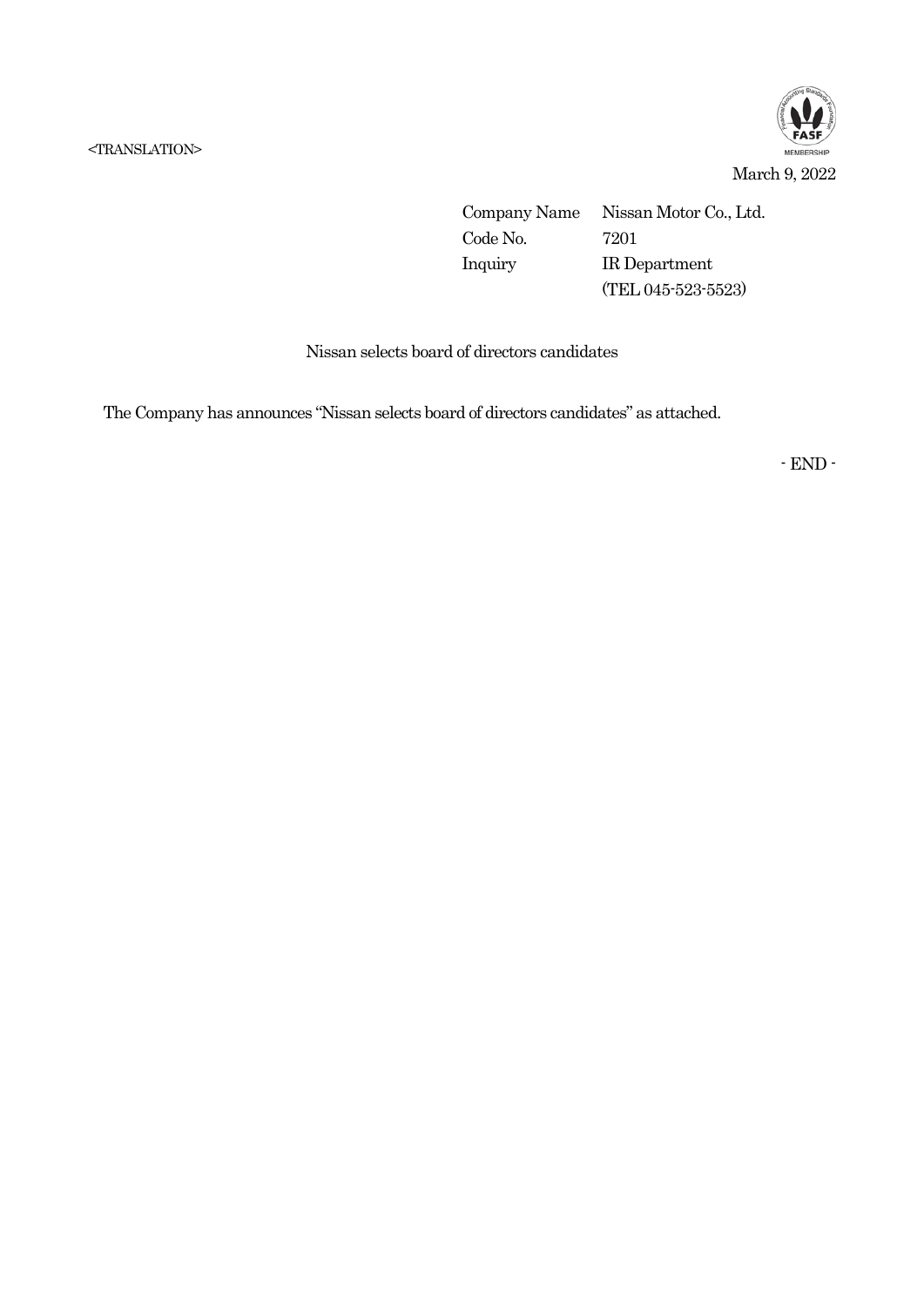

March 9, 2022

# **Nissan selects board of directors candidates**

**YOKOHAMA, Japan** (Mar. 9, 2022) – Nissan Motor Co., Ltd.'s Nomination Committee this month selected candidates for the company's board of directors, which are to be proposed for appointment at the annual general meeting of shareholders to be held in June.

In addition, on March 8, the board of directors selected candidates for the position of representative executive officer, executive officer, chair of the board, vice-chair of the board and committee (nomination, compensation and audit) chair and members.

# **1. Candidates for director**

(To be proposed to the annual general meeting of shareholders)

| <b>Name</b>                    | <b>Current Role</b>                                    |                |
|--------------------------------|--------------------------------------------------------|----------------|
| Yasushi Kimura                 | Independent outside director                           | Re-appointment |
| Jean-Dominique Senard          | Director                                               | Re-appointment |
| Masakazu Toyoda <sup>1</sup>   | Independent outside director                           | Re-appointment |
| Keiko Ihara                    | Independent outside director                           | Re-appointment |
| Motoo Nagai                    | Independent outside director                           | Re-appointment |
| <b>Bernard Delmas</b>          | Independent outside director                           | Re-appointment |
| <b>Andrew House</b>            | Independent outside director                           | Re-appointment |
| Jenifer Rogers                 | Independent outside director                           | Re-appointment |
| Pierre Fleuriot                | Director                                               | Re-appointment |
|                                | Director                                               |                |
| Makoto Uchida <sup>2</sup>     | Representative executive officer,<br>president and CEO | Re-appointment |
| Ashwani Gupta <sup>2</sup>     | <b>Director</b>                                        |                |
|                                | Representative executive officer,<br>COO               | Re-appointment |
|                                | <b>Director</b>                                        |                |
| Hideyuki Sakamoto <sup>2</sup> | Executive officer,                                     | Re-appointment |
|                                | executive vice president                               |                |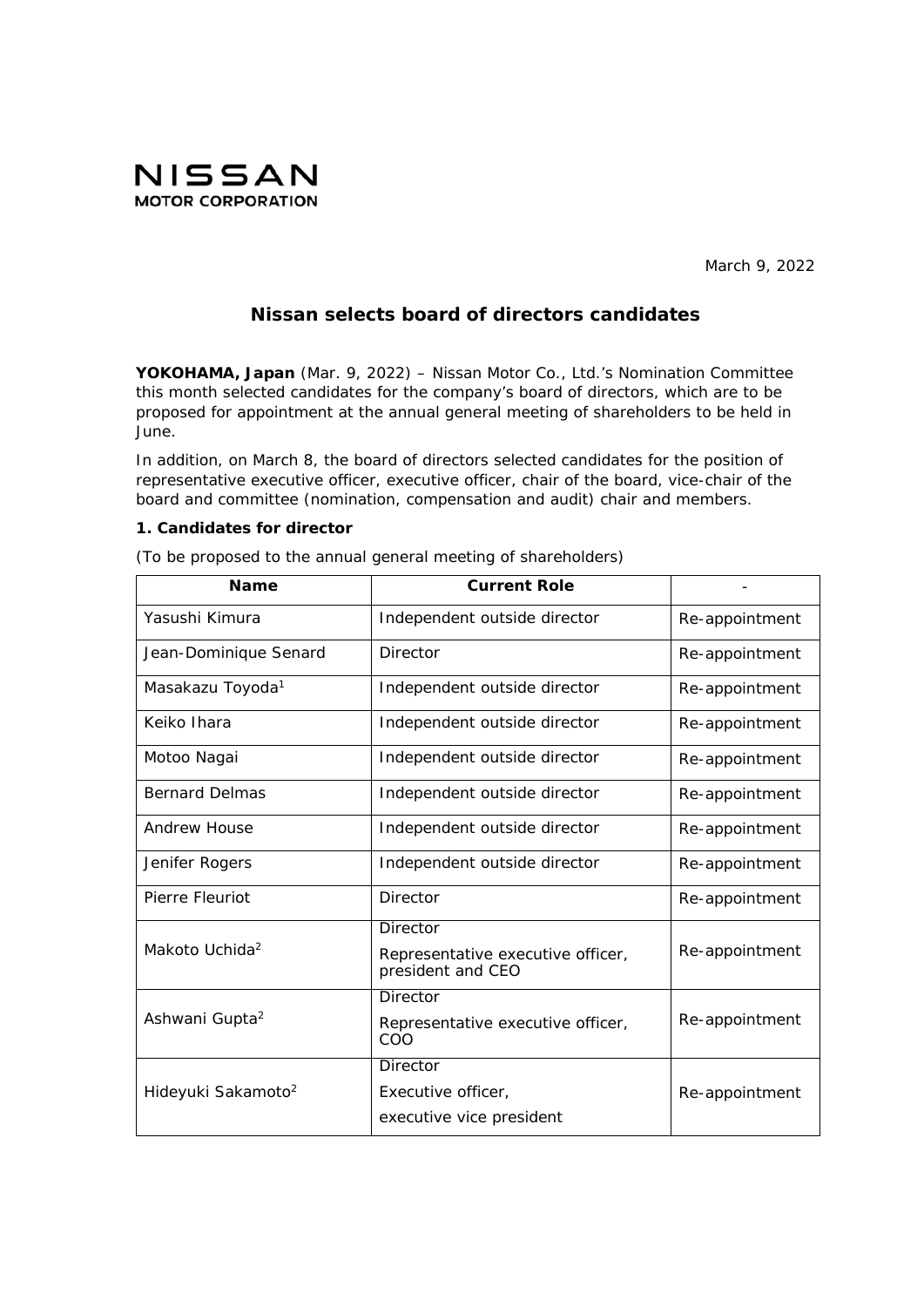- 1 Subject to approval of the election of directors at this year's annual general meeting of shareholders; Toyoda was elected as the lead independent outside director at the independent outside directors meeting held this month.
- 2 Uchida and Gupta are candidates for representative executive officer; Sakamoto is a candidate for executive officer. The proposal will be resolved at the board of directors meeting soon after the annual general meeting of shareholders.

# **2. Candidates for chair and vice-chair of the board of directors**

Yasushi Kimura is to be appointed as chair and Jean Dominique Senard as vice-chair. The proposal will be resolved at the board of directors meeting soon after the annual general meeting of shareholders to be held in June.

#### **3. Candidates for committee chair and members**

| Committee chair | Masakazu Toyoda       |
|-----------------|-----------------------|
| Member          | Yasushi Kimura        |
| Member          | Keiko Ihara           |
| Member          | Motoo Nagai           |
| Member          | Andrew House          |
| Member          | Jean-Dominique Senard |

#### 1) Nomination Committee

### 2) Compensation Committee

| Committee chair | Keiko Ihara           |
|-----------------|-----------------------|
| Member          | Motoo Nagai           |
| Member          | <b>Bernard Delmas</b> |
| Member          | Jenifer Rogers        |

# 3) Audit Committee

| Committee chair | Motoo Nagai     |
|-----------------|-----------------|
| Member          | Yasushi Kimura  |
| Member          | Masakazu Toyoda |
| Member          | Jenifer Rogers  |
| Member          | Pierre Fleuriot |